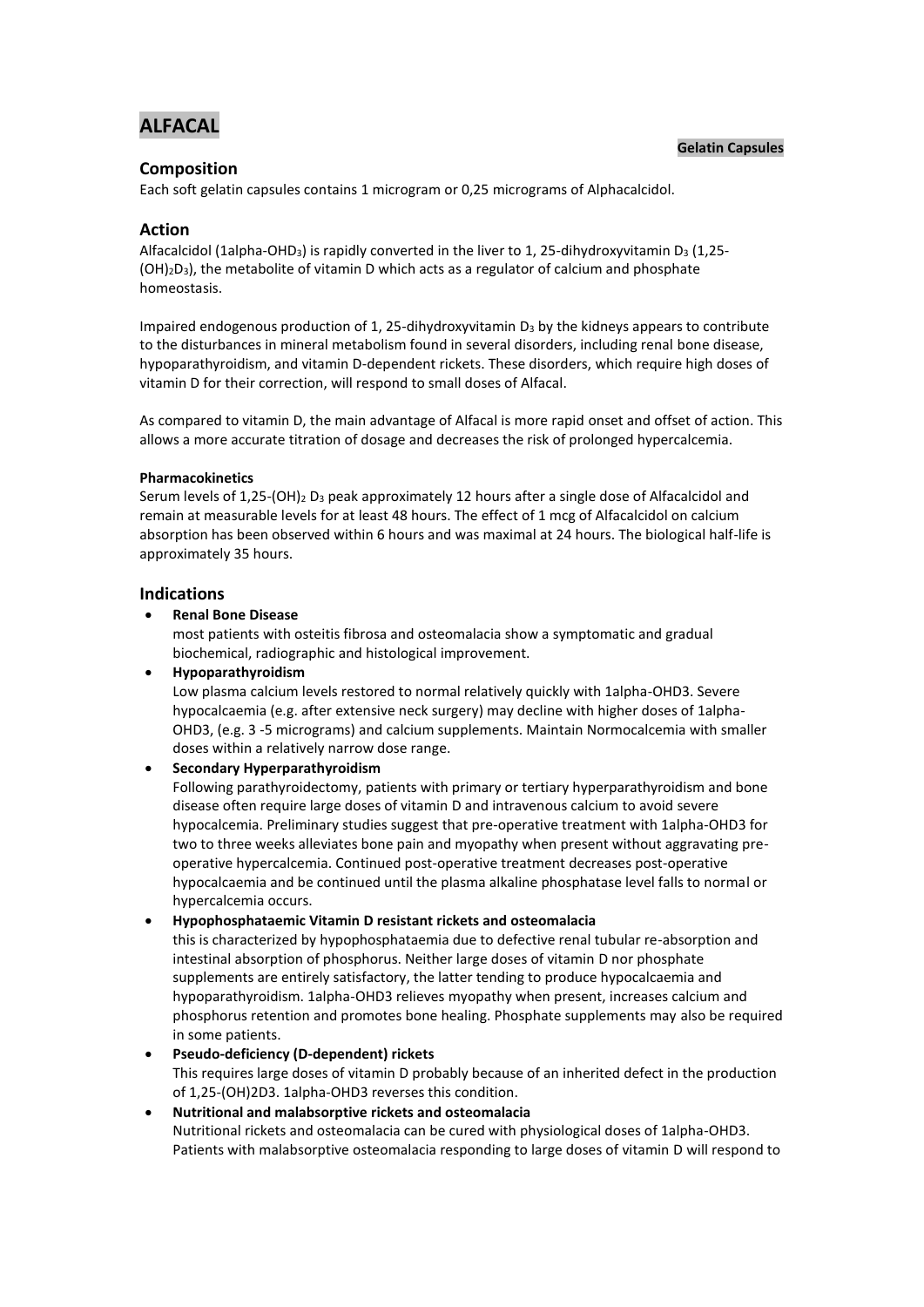small doses of 1alpha-OHD3.

# **Contraindications**

Alfacal should not be given to patients with hypercalcemia or evidence of vitamin D intoxication. Alfacal should only be used during pregnancy and lactation when the expected therapeutic benefits clearly outweigh the possible adverse effects.

## **Warnings**

Alfacal is not used in the first trimester of pregnancy.

## **Adverse Reactions**

In general, the adverse effects of Alphacalcidol are similar to those encountered with excessive vitamin D intake.

*a- Early symptoms:* Pruritus, weakness, headache, "red-eyes", somnolence, nausea, cardiac arrhythmia, vomiting, excessive thirst, dry mouth, constipation, muscle pain, bone pain and metalic taste

*b- Late symptoms:* Polyuria, polydipsia, anorexia, weight loss, nocturia, conjunctivitis, corneal calcification, photophobia, rhinorrhea, pancreatitis, pruritus, hyperthermia, decreased libido, elevated BUN, albuminuria, hypercholesterolemia, elevated AST and ALT, ectopic calcification, hypertension, cardiac arrhythmias and, rarely, overt psychosis.

Hypercalcemia and possibly an exacerbation of hypophosphataemia are the most frequent adverse reactions that have been reported with Alphacalcidol in patients with renal osteodystrophy. Elevated levels of calcium and phosphorus increase the risk of metastatic calcification and may accelerate the decline in renal function in some patients with chronic renal failure.

#### **Precautions**

1alpha-OHD3 should be given with care to patients with impaired renal function. If hypercalcemia induced by 1alpha-OHD3, it can be rapidly corrected by stopping treatment. Throughout treatment, regular plasma calcium determinations are essential. Facilities for monitoring plasma calcium and other appropriate biochemical parameters should be available when 1alpha-OHD3 is used. If hypercalcemia occurs, 1alpha-OHD3 should be stopped until the plasma calcium returns to normal (about one week) and then restarted at half the dose

The risk of hypercalcemia depends on such factors as the degree of any mineralization defect, renal function and the dose of 1alpha-OHD3 that is used. Thus, hypercalcemia is less likely in osteomalacia and more likely in renal failure. Hypercalcemia will occur when there is biochemical evidence of bone healing (e.g. a return towards normal in the level of plasma alkaline phosphatase) and the dose of 1alpha-OHD3 is not reduced appropriately. Prolonged hypercalcemia should be avoided, particularly in chronic renal failure. Plasma calcium levels should be measured at weekly to monthly intervals depending on the progress of the patient. Frequent estimations are necessary in the early stages of treatment and later when there is evidence of bone healing. Plasma calcium levels should also be estimated regularly during the initial treatment of disorders without significant bone involvement, e.g. hypoparathyroidism.

#### **Drug interactions**

Alphacalcidol should be used with extreme caution in patients on digitalis, as hypercalcemia may trigger cardiac arrhythmias. Resins such as cholestyramine and mineral oil used as a laxative may interfere with the intestinal absorption of Alphacalcidol.

Patients concurrently treated with barbiturates and other anticonvulsant drugs may require higher doses of Alphacalcidol, as these drugs may interfere with the action of vitamin D. Patients and their immediate relatives should be informed about the need for compliance with the dosage instructions, strict adherence to prescribed calcium intake, dietary and supplementary, and avoidance of unapproved nonprescription drugs or medications.